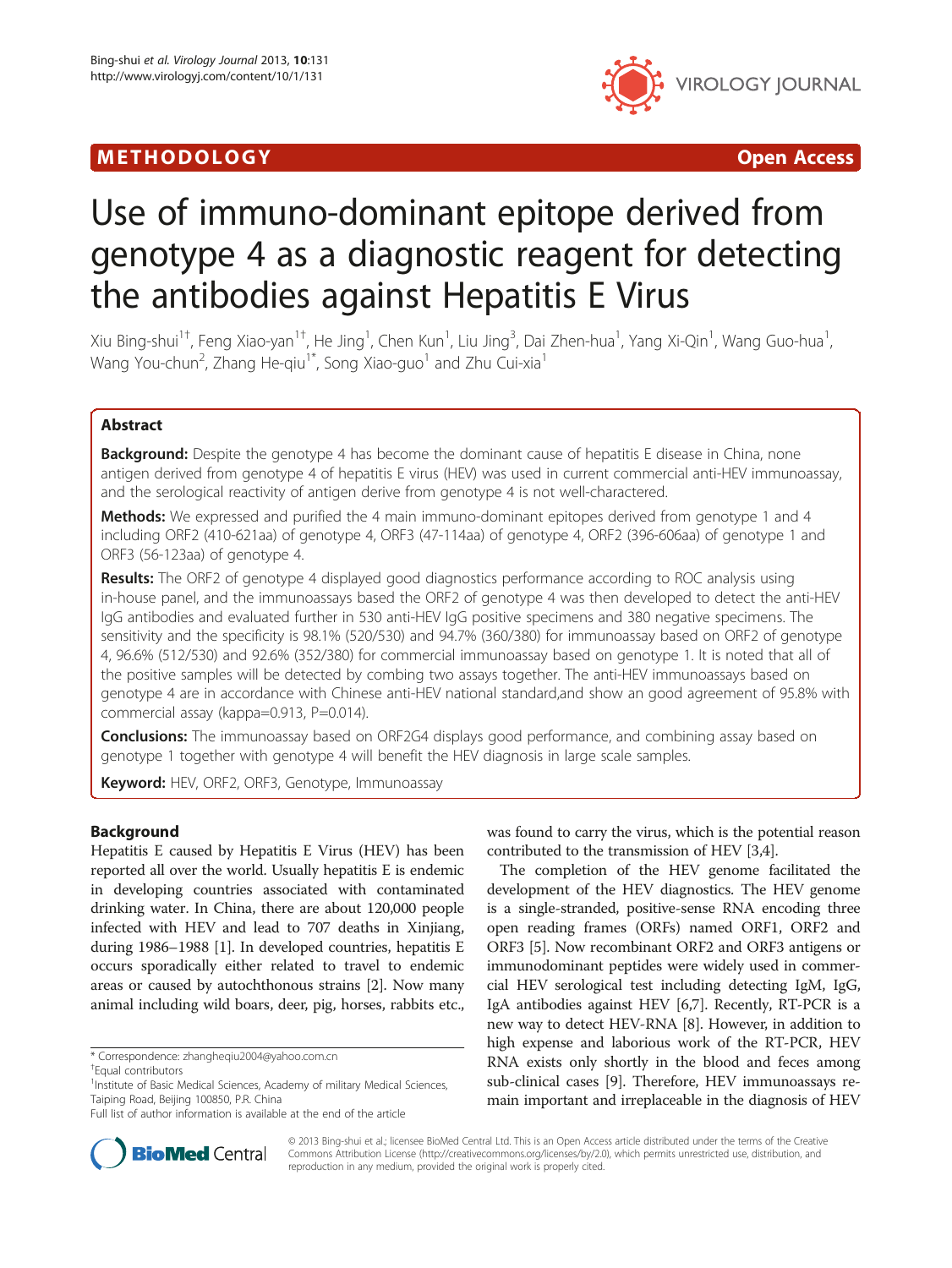infection especially in developing countries where HEV infection is often endemic.

Now four distinct genotypes (genotypes1-4) have been identified according to the phylogenic analyze of the HEV [[10](#page-5-0)]. In spite only one serotype was found, recent report revealed that there are different antigenicity of HEV ORF2 between genotype 1 and 3 [\[11\]](#page-5-0). It is reported that anti-HEV were not detectable in a patient infected with HEV strain US-1 using an assay based on Burmese and Mexican strains [[12\]](#page-5-0). Anti-ORF3 antibodies were detected in monkey infected with genotype 1 and 2 but not in monkey infected with genotype 3 or 4 [[13\]](#page-6-0). All above evidences mean the sensitivity of the HEV serological test in definite geographic area is depend on the prevailed genotype and the immunodominant antigen used in the immunoassays.

Genotype 4 is originally identified in China in 2002, and with one nucleotide insertion in ORF2 which leaded to increased 13 amino acids at its C terminal comparing with other genotype [\[14\]](#page-6-0). Our collaborated research revealed that the ORF3 polypeptide of genotype 4 displayed stronger reactivity than that of genotype 1 in the sera from monkeys infected with genotype 4 [\[15](#page-6-0)]. Immunoassays based on ORF2 immuno-dominant epitope derived from HEV genotype 4 detected some cases of acute hepatitis E undetected by a commercial assay [[16\]](#page-6-0). That means the antigen derived from genotype 4 is important in diagnosis anti-HEV especially in China where the genotype 4 and 1 were prevalent in recent report [\[17,18\]](#page-6-0). But until now, no commercial assay is developed based on antigen derived from genotype 4, and little is known about the sensitivity and specificity of immunoassay based on antigen derived from genotype 4 in large random samples of patients infected with HEV.

The aim of this study is to develop the immunoassay based on recombinant immuno-dominant HEV antigen derived from genotype 4 which has never been used in commercial test. Total of 910 samples were used to evaluate the sensitivity and specificity of the new HEV immunoassay comparing with commercial immunoassay based on genotype 1.

## Results

1. Selection and expression of HEV immuno-dominant epitopes derive from genotype 4 and 1.

The selection of the immuno-dominant antigen is the key for the development of the immunoassay. The ORF2G1 (396-606aa, genotype 1) is well-characterized as an immunoreactive antigen and widely used in commercial anti-HEV immunoassay. Because the full length ORF2 from genotype 4 is 14 amino acids longer than that from genotype 1 for a single nucleotide insertion, the corresponding

ORF2 immuno-domain of genotype 4 (ORF2G4) is 410- 621aa. The sequences alignment revealed that there were 20 amino acids (9.52%) different between genotype 4 and 1 (Figure [1](#page-2-0)A), which lead to a little change in hydrophobicity analyzed by the BioSun software (Figure [2](#page-2-0)).

The nucleotide insertion of genotype 4 also changes the sequences of ORF3. The ORF3 of genotype 4 is 9 amino acids shorter than that from genotype 1 at the N terminal. However, polypeptide at the N terminal of ORF3 display no immunoreactive with anti- HEV positive sera including both genotype 4 (1-60aa) and genotype 1(1-51aa) in our collaborated researches [[19](#page-6-0)]. The ORF3 (56-123aa) of genotype 1 (ORF3G1) and ORF3 (47-114aa) of genotype 4 (ORF3G4) were selected instead of the whole ORF3. The sequences alignment (Figure [1](#page-2-0)B) revealed that 20aa (29.4%) is different between he genotype 4 and 1 ORF3 selected, which lead to much change in hydrophobicity (Figure [3\)](#page-3-0).

Above 4 antigens were expressed in insoluble form. Following purification, each product showed one clear band of the expected molecular mass on SDS–PAGE.

2. Reactivity of ORF2G1, ORF2G4, ORF3G1 and ORF3G4 detected by in-house panel.

The in-house panel was used to determine the reactivity of HEV by indirect ELISA including 20 anti-HEV IgG positive sera and 20 anti-HEV IgG negative sera. Both ORF2 antigens derived from genotype 1 and 4 display strong reactions with all of 20 anti-HEV positive sera. Comparably, the antigenicity of ORF3 is weaker than that of ORF2. Only 12 of 20 positive sera were reacted with ORF3. There are no sera positive with ORF3 and negative with ORF2. That means that adding ORF3 antigen could have little help to acquire high sensitivity of anti-HEV detection in the in-house panel. However, there are 2 HEV positive sera display inconsistent results between the ORF3 antigen of genotype 1 and 4 (Table [1\)](#page-3-0). Further ROC curve showed that the ORF2G4 achieved best performance with area under the curve 0.988 (Figure [4\)](#page-3-0), and was selected to develop the HEV immunoassay.

3. Establish and evaluate HEV–IgG Immunoassay based on the ORF2G4 antigen.

400 plasma of health blood donor were used to determine the cut-off value of the assay. The cut-off value was 0.18 based on the average value plus triple standard deviation according to the statistical analysis. The specimen with S/CO ratio≥1.0 is positive, the specimen with S/CO ratio< 1.0 is negative.

The Chinese National Reference was used to evaluate the performance of our immunoassay based on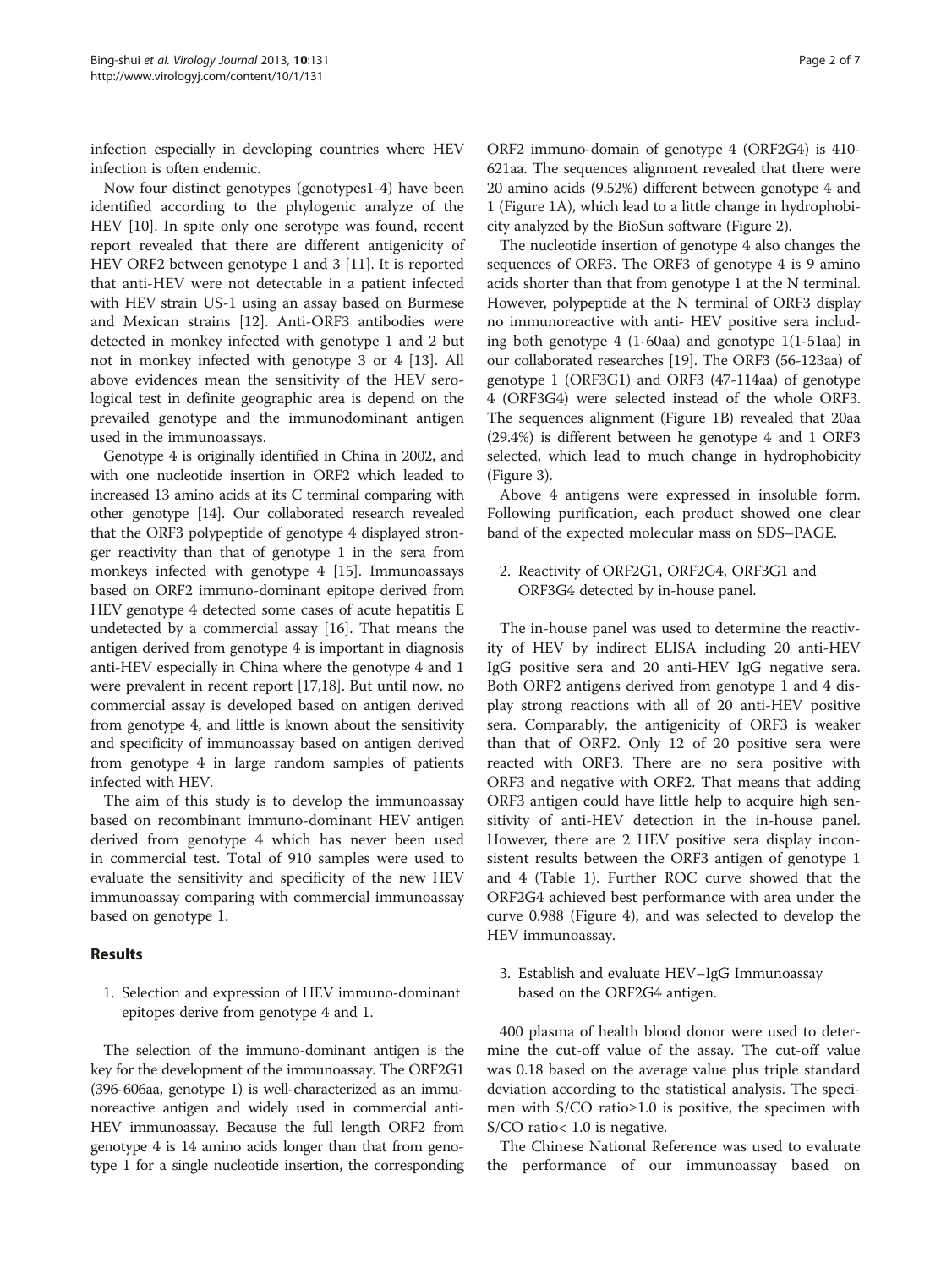<span id="page-2-0"></span>

genotype 4. There are 30 true negative, 10 positive specimens, 4 sera with serial dilution, 1 precision specimens in Chinese National Reference for anti-HEV antibody detection. Our result is as follows: all of the positive and negative specimens were correctly identified. The sensitivity test using the sera with serial dilution is 1:16 and precision CV is 4%. These results are consistent with the national standard.

We use a total of 910 specimens to evaluate our anti-HEV immunoassay. 530 HEV IgG positive samples and 380 negative samples (190 HBV infected sample, 190 health blood donor) were included. The results were shown in Table [2.](#page-4-0) The sensitivity of IgG assay based

on genotype 4 is 98.1% (520/530) in the anti-IgG positive sample, which is little higher than that of commercial immunoassay based on genotype 1 (96.6%, 512/530)  $(\chi^2$ =2.384, P=0.125). The specificity of assay based on genotype 4 and 1 is 94.7% (360/380) and 92.6% (352/ 380) respectively in anti-IgG negative panel. There are no significant difference between two assays( $\chi^2$ =1.767,  $P=0.184$ ).

To better understand the influence brought by different HEV genotype antigen, we analyzed the agreement between the 2 immunoassay in positive and negative samples respectively. The results were summarized in Table [3](#page-4-0). The two tests gave an excellent agreement of

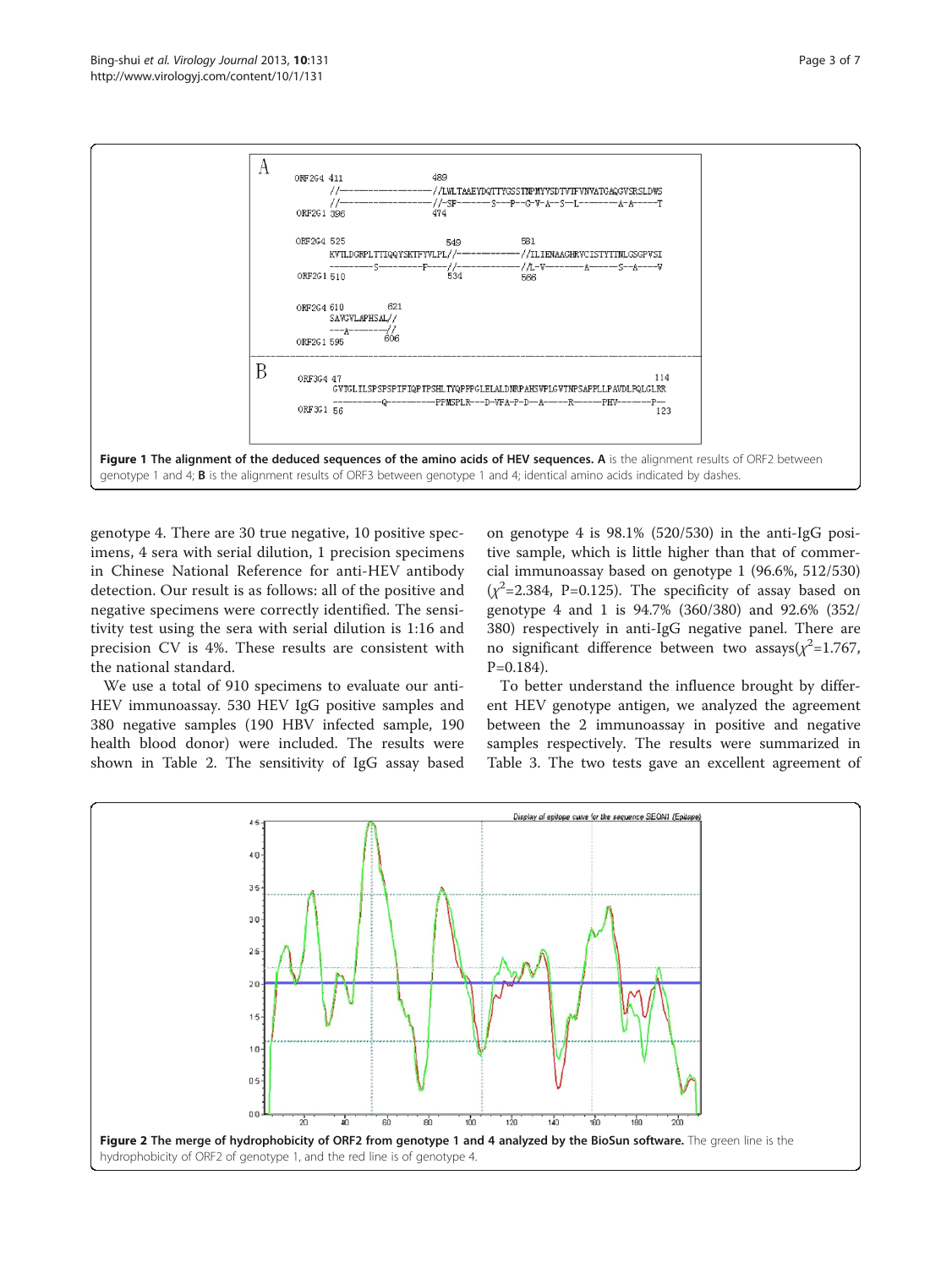<span id="page-3-0"></span>



95.8% with a kappa statistic of 0.913 (P=0.014) in 910 samples. It is noted there is no samples negative with both test in positive panel and the detectable rates could reach 100% in 530 positive samples when combining two assays together.

## **Discussion**

The antigen used in the immunoassay is the key to acquire high sensitivity and specificity. It was reported that ORF2 (394-606aa) of the genotype 1 expressed in E.coli contained the conformational neutralizing epitopes, and display high immuno-reactivity with both acute and convalescent sera of HEV patients [[20](#page-6-0)]. But the full-length ORF2 expressed will mask some epitope, and display weak immunoreactivity in detecting anti-HEV antibodies [[21\]](#page-6-0). Now, ORF2 (394-606aa) of the genotype 1 is the main antigen widely used in the diagnosis of anti-HEV antibodies [[22\]](#page-6-0). However, the valuable epitopes derived from genotype 4 has not yet been well investigated. Using the conformational antibodies 1G10 of genotype 4, ORF2 (477-613aa) was confirmed as conformationaldependent epitope, and its flanking amino acid residues is important to form the stable conformation of the epitope [[23](#page-6-0)]. Our previous research found the ORF2 (384-673aa) of genotype 4 predicted by bio-information

Table 1 Comparison between the ORF3G1 and ORF3G4 by ELISA in in-house panel

| ORF3G1          | ORF3G4          |          |  |
|-----------------|-----------------|----------|--|
|                 | <b>Positive</b> | Negative |  |
| <b>Positive</b> | 11              |          |  |
| <b>Negative</b> |                 | -22      |  |

comprise epitope mentioned above and displayed good reactivity with serum of infected patients and monkey inoculated with HEV experimentally. In this paper, we confirmed the results again that the ORF2 (410-621aa) of genotype 4 is immunoreactive just as ORF2 (374- 606aa) of genotype 1.

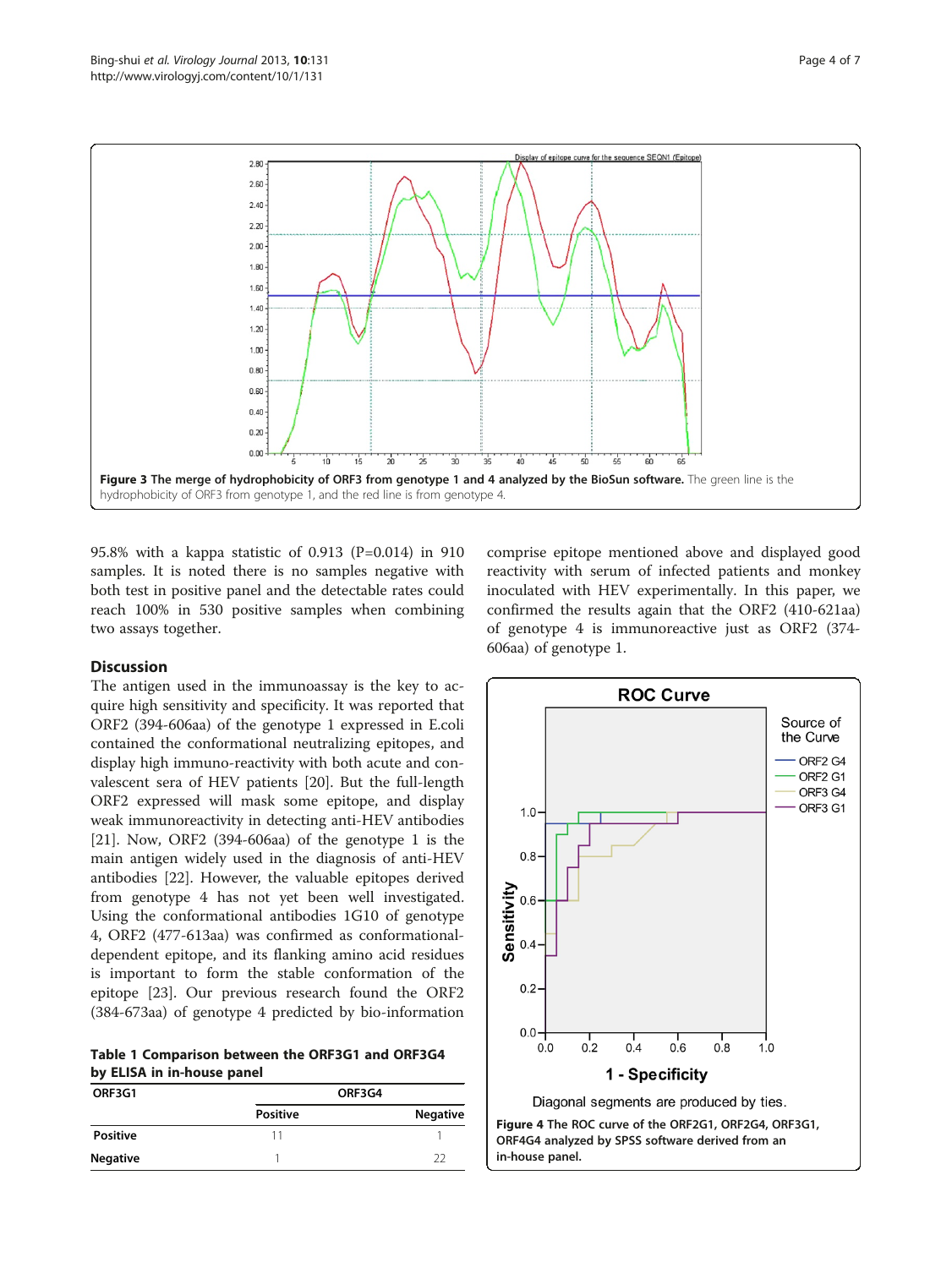<span id="page-4-0"></span>Table 2 The results of anti-HEV IgG Immunoassay based on genotype 1 and 4

| Group               | <b>Number</b> | positive by assay<br>based on genotype 1 | positive by assay<br>based on genotype 4 |
|---------------------|---------------|------------------------------------------|------------------------------------------|
| HEV IgG<br>positive | 530           | 512                                      | 520                                      |
| <b>HBV</b>          | 190           | 15                                       |                                          |
| blood<br>donor      | 190           | 13                                       | 11                                       |

It is doubtful about the diagnostics value of the ORF 3 antigen used in anti-HEV detection. Some authors reveal that the assay based on ORF3 could detect some early antibodies negative with ORF2 [\[24,25\]](#page-6-0). While others found the kits using both ORF3 and ORF2 did not display more sensitive than the one used ORF2 alone [\[26](#page-6-0)]. As samples used were from convalescent and not early infected patients, we found there were no samples with anti-ORF3 positive but anti-ORF2 negative results in this study. However, our data revealed that the ORF3 of genotype 1 and 4 displayed different reactive patterns in the in-house panel, and it is reported that the ORF3 display genotypic difference in others' researches [[19\]](#page-6-0). That suggested the ORF3 antigen could be of potential use in HEV serotype detection.

Anti-IgG was mainly appear in the convalescent serum,while anti-HEV IgG also can be detected in some acute case patient [[27\]](#page-6-0). That means the HEV IgG detection was used not only in epidemiology of HEV but also in diagnosis of acute HEV infection. Although there is no statistical significance, the anti-HEV assays based on genotype 4 detected little more positive samples than commercial assay did. Interestingly, some samples failed to detect in commercial assay based on genotype 1 could be detectable by the assay based on genotype 4, and the sensitivity would be improved to 100% if we combined two assays together. There are two reason contributed for the adding effect. One is the different antigenicity of HEV ORF2 between different genotype. According to the epidemiological study,the genotype 1 and 4 are prevalent in China. That means using of antigen derived from genotype 1 and 4 will benefit the HEV detection in China. It is reported that anti-HEV were not detectable

Table 3 Agreement between immunoassay based on HEV genotype 1 and 4

| Immunoassay based | Immunoassay based on genotype 1 |           |
|-------------------|---------------------------------|-----------|
| on genotype 4     |                                 |           |
|                   | $502 + 19$                      | $18 + 1$  |
|                   | $10+9$                          | $0 + 351$ |

The normal number is the value derive from 530 HEV positive samples, and the italic and underline number is the value derive from 380 HEV negative samples.

in a patient infected with HEV genotype 3 using an assay based on other genotype [\[12\]](#page-5-0). Therefore, it is necessary to develop the HEV immunoassay based on four different genotype discovered. The other reason is the various technology and procedure used by two test lead to adding affect of the diagnosis. It is well-known that the WHO recommends using 2 ELISA tests to reduce the HCV transmission by blood compounds [\[28\]](#page-6-0). Now, it is urged by some researchers that HEV will be transmitted by blood especially in epidemic area [[29](#page-6-0)]. Our study provided the new HEV immunoassay which could complement for current commercial test.

## Conclusion

In this research, we evaluated the main immuodominant epitope of HEV ORF2 and ORF3 derived respectively from genotype 4 and genotype 1. The immunoassay based on ORF2 of genotype4 (410-621aa) was developed and displayed good performance comparing with commercial kits based on genotype1 in 910 clinical samples and blood donor. Our results reveal that combing assay based on genotype 1 together with the one based on genotype 4 will benefit the HEV diagnosis especially in large scale samples.

## Materials and methods

#### Specimens

A total of 910 specimens were used to evaluate the anti-HEV immunoassay: 530 anti-HEV IgG positive specimens were from convalescent patients, 190 negative specimens were collected from healthy blood donors and 190 from HBV patients. The specimens were provided by Institute of Hepatitis, Youan Hospital, Beijing, China; Anhui Province Municipal Hospital, Hefei, China; and Shanghai public health center, Shanghai, China. 400 specimens of healthy blood donor were used for calculating the cut-off value provided by the Blood Center of Beijing Red Cross. 20 samples with anti-HEV IgG antibody positive and 20 negative samples were used as lab panel to screening the epitopes were provided by Youan Hospital. These blood and plasma specimens were stored at −70°C. This study was approved by the Ethics Committees of the related hospitals and research institutes.

## HEV antigen preparation

Total of 4 antigens were selected in this study including ORF2 derived from genotype 1 [GenBank: M73218] (396-606aa, ORF2G1), ORF2 derived from genotype 4 [GenBank: AJ272108] (410-620aa, ORF2G4), ORF3 derived from genotype 1 [GenBank: M73218] (1-123aa, ORF3G1), ORF3 derived from genotype 4 [GenBank: AJ272108] (47-114aa, ORF3G4). The above 4 gene fragments were PCR from HEV genotype 4 or genotype 1 T-easy vector, and inserted into the pBVIL-1 vector. All of the 4 antigens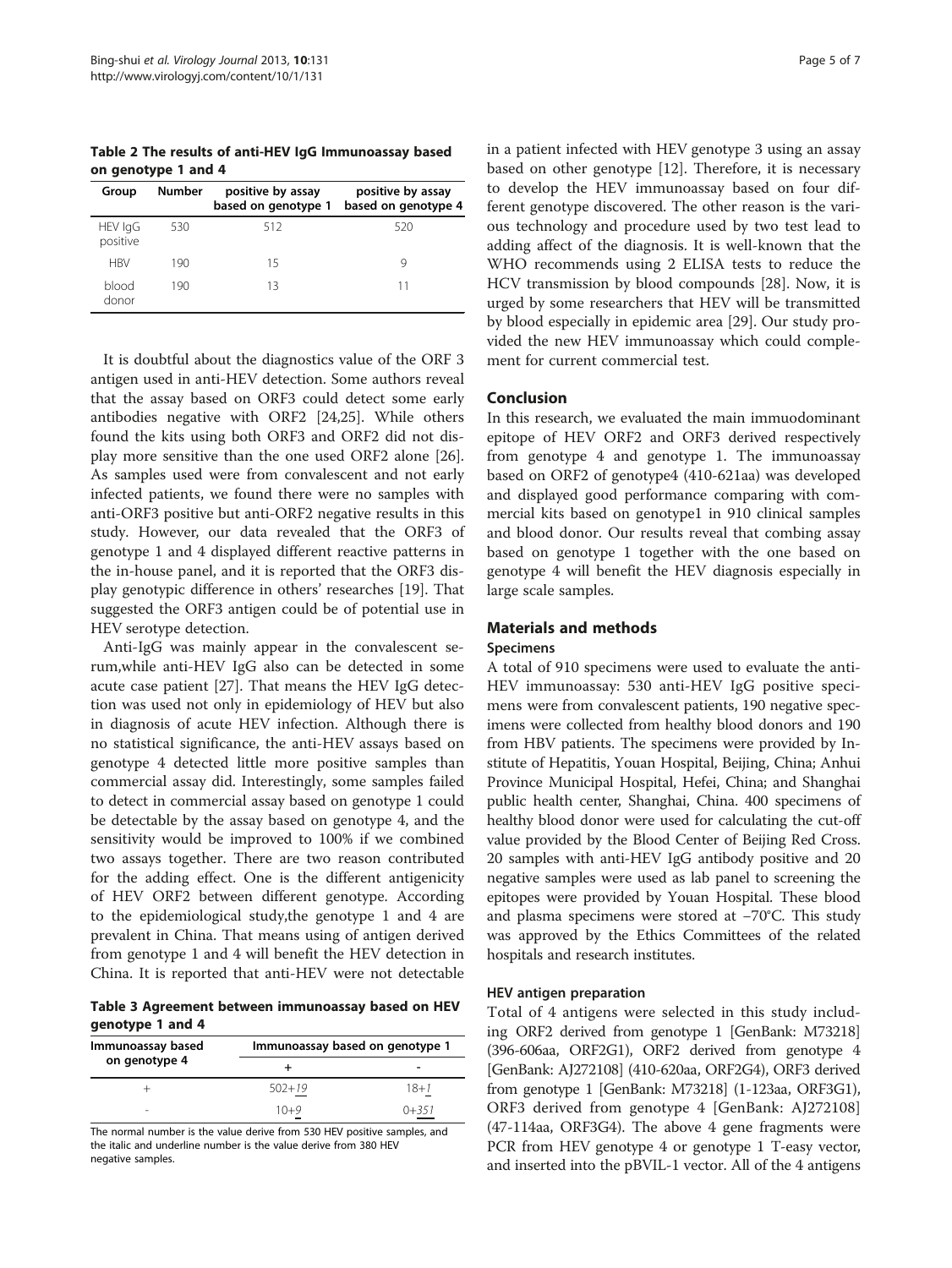<span id="page-5-0"></span>were expressed as fusion polypeptides with an additional 17.5 kDa of interleukin (IL)-1βand were purified successfully using ionexchange chromatography and were then freeze-dried.

## Indirect ELISA to detect the HEV- IgG

Microplates coating with 0.25 μg recombinant HEV antigen were incubated in 100 mmol/L phosphate buffer (pH7.4) overnight at 4°C, and blocked with 2% BSA in the phosphate buffer at 4°C for 3h. 100 μL of the sample were added at 1:10 dilution in the buffer (100 mmol/L sodium phosphate buffer pH7.5 containing 10% goat serum and 0.05% Tween) at 37°C for 1h. the 100 mmol/L sodium phosphate buffer (pH7.5) containing 0.05% Tween were used to wash the plates five times. After incubated for 30 min at 37°C with 1:25000 diluted HRP-conjugated monoclonal antibodies against human IgG, the plates were washing again. After the visualized reaction with substrate buffer (50 mmol/L sodium phosphate-citric acid buffer, pH 5.0 containing 0.4 mg/mL TMB and 0.4 μL/mL of 30% hydrogen peroxide), the reaction was stopped by 50 μL of 2 mol/L sulfuric acid, and the OD450 was measured in a microplate ELISA reader. The cut-off value was calculated according to method 2.4.

## The evaluation of the immunoassay with the China National anti-HEV Panel

The China national anti-HEV panel was used to assess anti-IgG HEV immunoassays based on ORF2G4. The panel included 30 true negative, 10 positive specimens, 1 specimens with dilution at 1:4, 1:8, 1:16, 1:32, and 1 precision specimens repetitively tested by 10 time. The standards of the China National anti-HEV IgG Panel were as follows: negative ratio is equal or more than 29/30, and the positive ratio is 10/10; the sensitivity test is more than 1/16 and precision CV is lower than 15% ( $n = 10$ ).

## Comparison of the immunoassay with other commercial HEV ELISA kits

The anti-HEV IgG antibody detection kit (indirect assay, Wan Tai Pharmaceutical Co., Lot number: EG 20090704, Xiamen, China) based on ORF2 of genotype 1 was used to evaluated the HEV antibodies assay based on HEV ORF2 of genotype 4. The above assays were performed according to the manufacturer's instructions.

## **Statistics**

All data were analyzed by statistical software SPSS 16.0. Receiver operator characteristic curve (ROC) was conducted to evaluate the diagnostic significance of recAg-1-12. Kappa test was conducted to evaluate the consistency of qualitative results. P<0.05 was considered statistically significant.

#### Abbreviations

HEV: Hepatitis E virus; ORF: The open reading frame; ORF2G4: The ORF2 of genotype 4; ORF3G4: The ORF2 of genotype 4; ORF2G1: The ORF2 of genotype 1; ORF3G1: The ORF3 of genotype 1.

#### Competing interests

The authors declare that they have no competing interest.

#### Authors' contributions

XB-s and FX-y carried out the molecular genetic and bioinformatics studies. HJ and CK carried out the immunoassays. LJ and DZ-h participated in the sequence alignment. YX-c and WG-h purified the recombinant antigen. SX-g, ZC-x carried the SAS-PAGE. WY-c and ZH-q participated in the design of the study and coordination and helped to draft the manuscript. All authors read and approved the final manuscript.

#### Acknowledgements

The study was funded by the National High-Tech Science Foundation of China (Grants No.2008AA02Z434); the National Key Technologies Research and Development Program of China during the 12 Five-Year Period (Grants NO. 2011ZX10004-001).

#### Author details

<sup>1</sup>Institute of Basic Medical Sciences, Academy of military Medical Sciences, Taiping Road, Beijing 100850, P.R. China. <sup>2</sup>Department of Cell Biology, National Institute for the Control of Pharmaceutical and Biological Products, No. 2 Tiantanxili, Beijing 100050, P.R. China. <sup>3</sup>China National Center For Biotechnology Development, No. 6 West Fourth Ring Road, Beijing 100036, P.R. China.

#### Received: 29 June 2012 Accepted: 18 April 2013 Published: 25 April 2013

#### References

- 1. Aye TT, Uchida T, Ma XZ, Lida F, Shikata T, Zhuang H, Win KM: Complete nucleotide sequence of a hepatitis E virus isolated from the Xinjiang epidemic (1986–1988) of China. Nucleic Acids Res 1992, 20:3512–3512.
- 2. Aggarwal R, Naik S: Epidemiology of hepatitis E: current status. J Gastroenterol Hepatol 2009, 24(9):1484–1493.
- 3. Geng J, Wang L, Wang X, Fu H, Bu Q, Liu P, Zhu Y, Wang M, Sui Y, Zhuang H: Potential risk of zoonotic transmission from young swine to human: seroepidemiological and genetic characterization of hepatitis E virus in human and various animals in Beijing. China. J Viral Hepat 2011, 18(10): e583–e590.
- 4. Geng J, Wang L, Wang X, Fu H, Bu Q, Zhu Y, Zhuang H: Study on prevalence and genotype of hepatitis E virus isolated from Rex Rabbits in Beijing, China. J Viral Hepat 2011, 18(9):661–667.
- Reyes GR, Huang CC, Yarbough PO, Tam AW: Hepatitis E virus. Comparison of 'New and Old World' isolates. J Hepatol 1991, 13 Suppl 4:S155-S161.
- 6. Takahashi M, Kusakai S, Mizuo H, Suzuki K, Fujimura K, Masuko K, Sugai Y, Aikawa T, Nishizawa T, Okamoto H: Simultaneous detection of immunoglobulin A (IgA) and IgM antibodies against hepatitis E virus (HEV) Is highly specific for diagnosis of acute HEV infection. J Clin Microbiol 2005, 43(1):49–56.
- 7. Zhang S, Tian D, Zhang Z, Xiong J, Yuan Q, Ge S, Zhang J, Xia N: Clinical significance of anti-HEV IgA in diagnosis of acute genotype 4 hepatitis E virus infection negative for anti-HEV IgM. Dig Dis Sci 2009, 54(11):2512–2518.
- 8. Wu KT, Chung KM, Feng IC, Sheu MJ, Kuo HT, Koay LB, Lin CY, Tang LY, Tsai SL: Acute hepatitis E virus infection in Taiwan 2002–2006 revisited: PCR shows frequent co-infection with multiple hepatitis viruses. J Med Virol 2009, 81(10):1734–1742.
- 9. Aggarwal R, Kini D, Sofat S, Naik SR, Krawczynski K: Duration of viraemia and faecal viral excretion in acute hepatitis E. Lancet 2000, 356(9235):1081–1082.
- 10. Purcell RH, Emerson SU: Hepatitis E: an emerging awareness of an old disease. J Hepatol 2008, 48(3):494–503.
- 11. Schlauder GG, Mushahwar IK: Genetic heterogeneity of hepatitis E virus. J Med Virol 2001, 65(2):282–292.
- 12. Jiménez De Oya N, Galindo I, Gironés O, Duizer E, Escribano JM, Saiz JC: Serological immunoassay for detection of hepatitis E virus on the basis of genotype 3 open reading frame 2 recombinant proteins produced in Trichoplusia ni larvae. J Clin Microbiol 2009, 47(10):3276–3282.